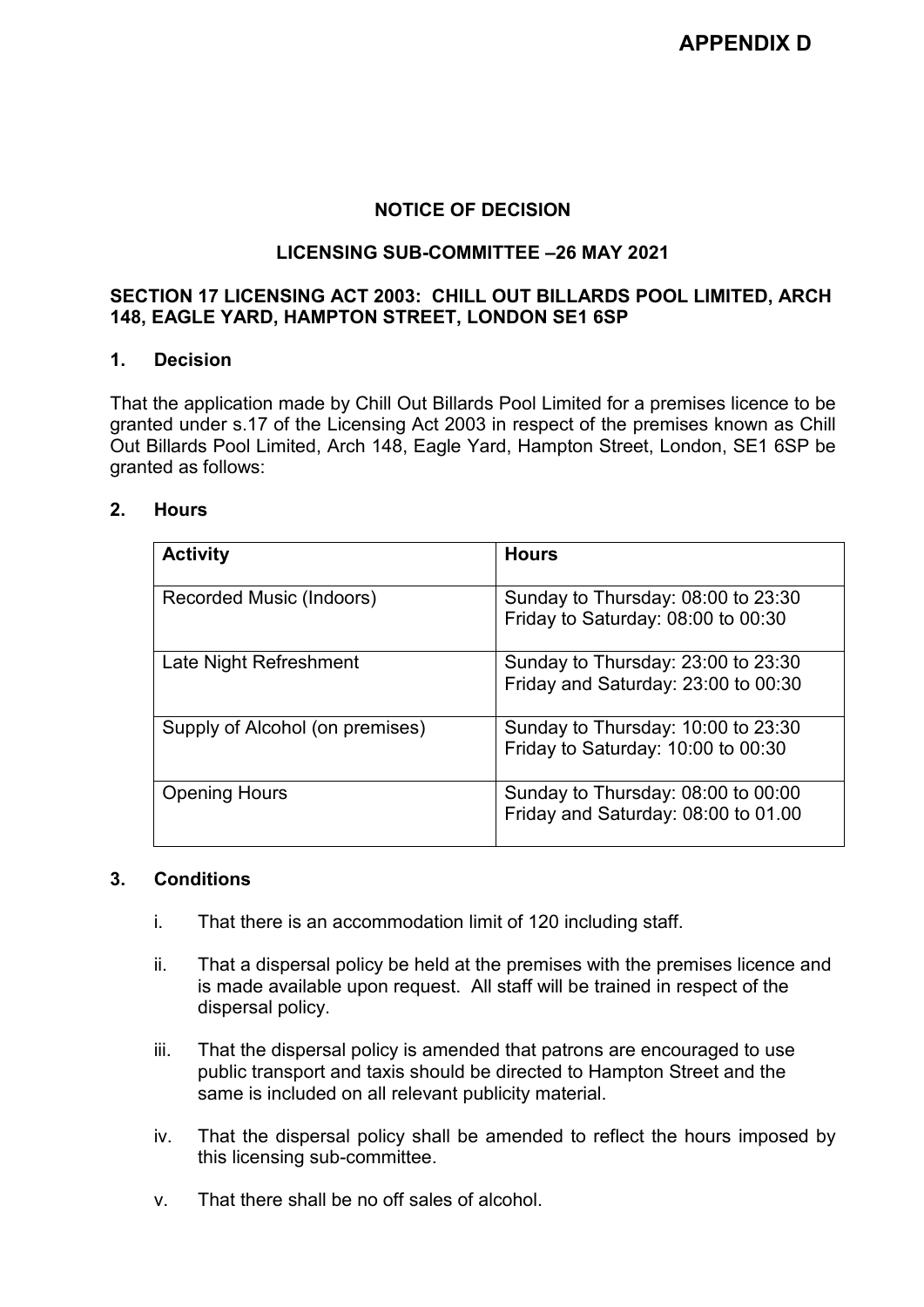- vi. That a telephone number shall be provided to local residents and tenant's association(s).
- vii. That there shall be no dancing after 23:00.
- viii. That all windows and doors shall remain closed with the exception of ingress and egress when licensable activity takes place.
- ix. That there shall be 80 seats downstairs in the premises.
- x. That food shall be served at all times when licensable activities take place.
- xi. That the rear outside area shall be closed at 21:00 with the exception of smoking. The number of smokers shall be limited to a maximum of 10 at any one time, after 21:00.
- xii. That all bottling, refuse collection and deliveries shall only take place between 08:00 and 20:00.
- xiii. That there shall be no hiring of the premises to external third parties or for externally promoted events.

#### **4. Reasons**

This was an application made by Chill Out Billards Pool Limited in respect of a premises licence application in respect of the premises known at Arch 148, Eagle Yard, Hampton Street, London, SE1 6SP. In the application, the premises were described as being a "*Tapas Cafe with pool and billiards tables on the floor above.…"*

The licensing sub-committee heard from the solicitor for the applicant who advised that the premises would be a café style pool/snooker premises. The representation made by licensing responsible authority was objected to by the solicitor for the applicant, stating that it was not appropriate to submit a generic representation; always seeking accommodation limits and a dispersal policy conditions, without good reason in line with the decision in Daniel Thwaites PLC v Wirral Borough Magistrates' Court [2008] EWHC 838 (Admin), CO/5533/2006.

The solicitor for the applicant noted that no other responsible authorities had submitted representations. Reference was made to paragraph 9.14 of the Home Office's Section 182 Revised Guidance issued under section 182 of the Licensing Act 2003 (April 2018)which states that licensing responsible authorities should not make representations where these responsible authorities are reasonably able to do so. Furthermore, the additional information submitted did not amount to an amplification of the original representation, so should be disregarded in accordance to paragraph 11.9 of the Section 182 Guidance. The legal advisor for the sub-committee stated that the additional representations could be considered, but only is so far as they were relevant to the original representation.

The solicitor for the applicant stated that the application was within policy hours and that the application was amended, removing off-sales. There was an outside

# **NOTICE OF DECISION – LICENSING SUB-COMMITTEE – 26 MAY 2021**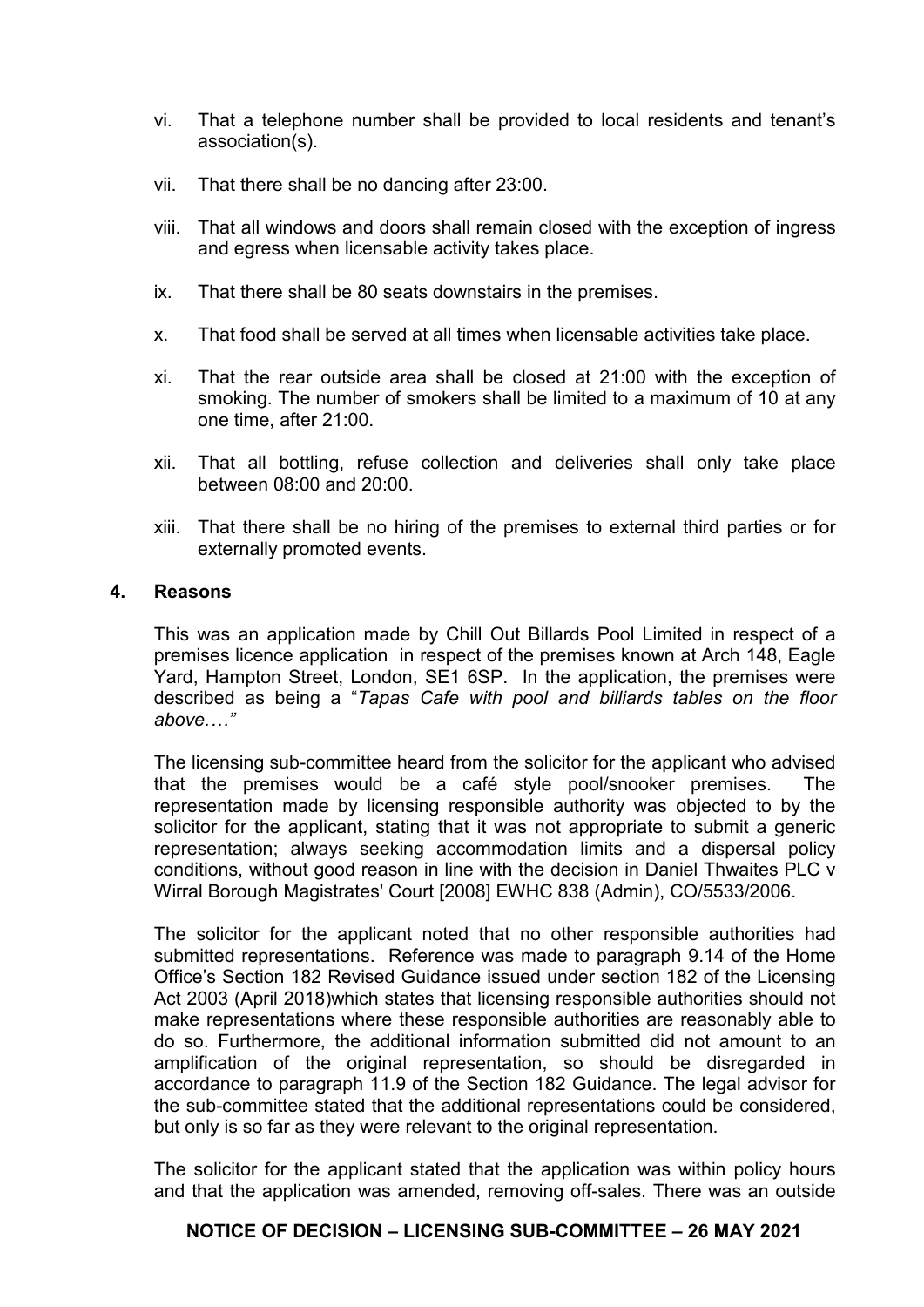area at the rear of the premises that would be used for smokers. Concerning the objections received from the other persons, the concierge at the Strata Building had informed him that none of the windows in Strata House had opening windows, so no sound would be audible by them. In any event, the applicant would be fitting an additional lobby door as an added protection for the local residents.

The licensing sub-committee then heard from the officer representing licensing as a responsible authority whose representation was based on the Southwark's statement of licensing policy 2021 – 2026 and related to the licensing objectives for the prevention of crime and disorder and the prevention of public nuisance.

The licensing responsible authority officer advised that the premises is situated in the Elephant and Castle major town centre area and in Southwark's statement of licensing policy 2021-2026 the appropriate closing times for public houses, wine bars or other drinking establishments was Sunday to Thursday 23:00 hours and Friday and Saturday 00:00 hours.

They added that residents live close by the premises and the application seeks opening hours exceeding those hours recommended in the policy. The officer was of the view that there was no compelling reason for the sub-committee to divert from the opening hours recommended in the policy.

To promote the licensing objectives the officer recommended that the closing times be brought back in line with those hours in the policy for a bar in the area, allowing half an hour for drinking up time and also that late night refreshment is removed from the operating schedule on Sunday to Thursday. The officer also sought an accommodation limit and a written dispersal policy to be added as conditions to promote the licensing objectives. The officer emphasised that this was sought so that the footfall could be established.

The licensing sub-committee then heard from other persons who were local residents, being party F and Party O in the agenda papers, at Appendix C.

Party F advised that he lived on the first floor of Draper House. His objection was based on the prevention of public nuisance licensing objective. He stated that he wanted the applicant's business to flourish and hoped that the business would be a good neighbour but was concerned that the premises would add to the existing problems with antisocial behaviour and customers dispersing from the venues under the arches. He added that currently people spill out into the service yard and argue, shout, wait for minicabs, urinate, take drugs etc - very close to homes on the Draper Estate and the Strata Building.

Party F referred to the hours granted under the planning permission and wanted an explanation for the disparity in the licence and planning hours. Concern was also made of the premises being akin to a nightclub. Ultimately, Party F asked that the licensing sub-committee limit the hours of the premises to protect the residential neighbours and prevent further noise and public nuisance.

The licensing sub-committee heard from Party O, who reiterated Party F's representation. Her representation was primarily in connection with the prevention of public nuisance licensing objective. Party O stated that she lived in the Strata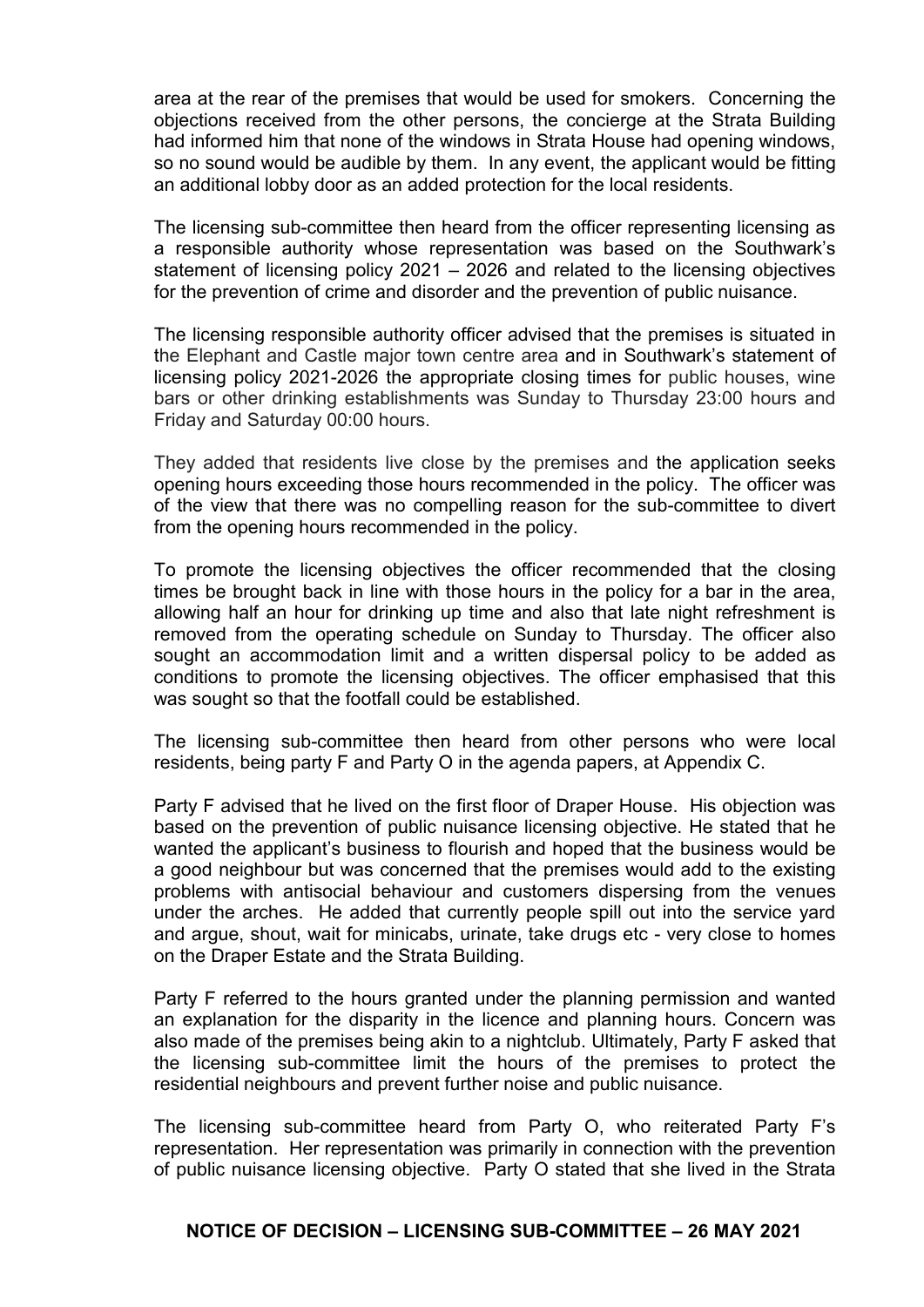Building, which overlooks the servicing yard, Maldonado Walk (also known as Eagle Walk).

During the summer months she was constantly disturbed by noise associated with the local late night activity. Whilst the premises had not yet opened, residents were very concerned about the cumulative impact of the number of premises in the immediate vicinity and that the premises would add to the existing problems. Party O Also asked the licensing sub-committee to limit the hours to protect the local residents and to add such other conditions to the licence that would prevent further public nuisance arising to residents.

During the discussion part of the hearing, there was serious concern that the premises would be a nightclub or morph into one. Other person F pointed out that the plan at page 30 of the agenda showed a dance floor being present. On being questioned on this, the applicant's solicitor made it clear that this plan had been submitted erroneously and was a plan submitted for the planning application. A condition was subsequently suggested by the applicant's solicitor "*that there be no dancing*", to reassure local residents that the premises would be a tapas cafe with pool and billiards tables.

The applicant's solicitor also confirmed his client was committed to not using single use plastics as detailed in Southwark's statement of licensing policy. The solicitor was unwilling to agree to a restaurant condition as this would hamper the premises business plan. The suggestion of SIA officers to assist with the dispersal of patrons was also refused.

The licensing sub-committee noted the representations from 15 other residents who were not in attendance.

The solicitor for the applicant commented that given the absence of these individuals from the sub-committee, members should give appropriate weight to this evidence.

The sub-committee noted that it was not unusual for residents to be absent from licensing sub-committee meetings due to work and other day to day commitments. What was clear from all 17 representations from other persons is the concern of existing issues of crime and disorder and noise nuisance from the licensed premises in the vicinity. Members considered the 15 other representations and it was clear that they shared the identical concerns that parties F and O had. Matters that members found particularly compelling included:

"Noise has affected my sleep and as a result has affected my mental health". Other Person B).

"I am concerned that this venue will add to the existing problems with antisocial behaviour from customers dispersing (or not dispersing) from the venues under the arches" (Other Person B).

"…significant concerns about resident's wellbeing in this area in relation to the venues on Eagle Yard that are continuously being disregarded in an apparent effort to make this residential area a nightlife hotspot." (Other Person C)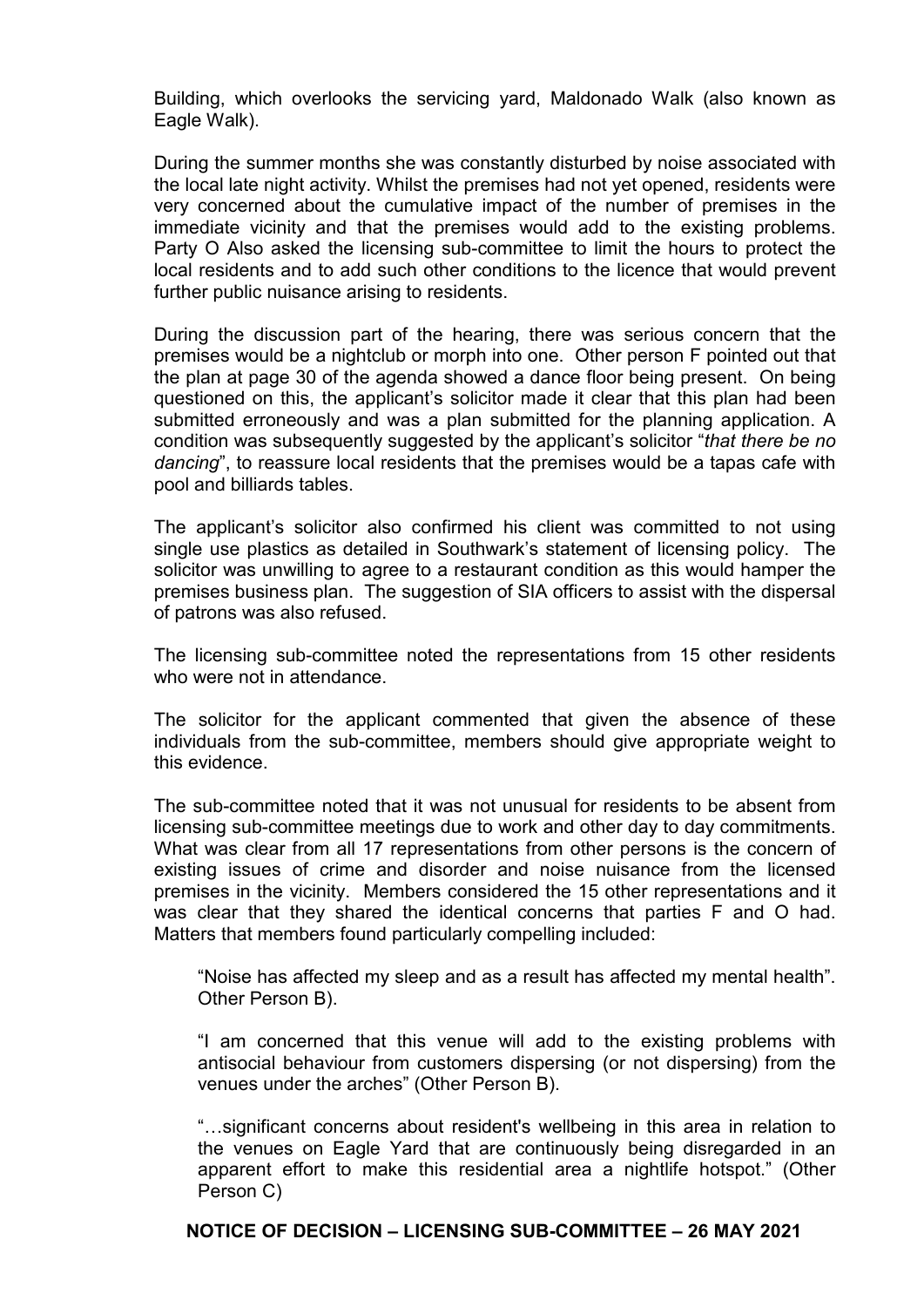"[Please reject this application and] preserve the right of hundreds of residents to a good night's sleep." Other Person H.

"Residents of the Draper Estate and Strata Tower have suffered years of noise and public order nuisance emanating from the establishments in Maldonado Walk (the actual name of that location), and I don't see how adding another drinking venue can possibly avoid adding to this ongoing problem." (Other Persons A, D, J and P).

"The Southwark Statement of Licensing Policy talks about "proper integration with the planning regime" and says that it is "strongly recommended" that applicants should have planning permission in place" (Other Persons B, F, I, K and Q).

This licensing sub-committee include members that have many years experience in determining licensing applications and must promote all of the licensing objectives. The sub-committee also considered the April 2018 revised Section 182 guidance from the Secretary of State for the Home Office and Southwark's own statement of licensing policy 2021-2026.

Twelve licensed premises are currently situated in the 100 metres radius around the premises and it is apparent that the residents from the Draper Estate and the Strata Building have suffered from noise made by patrons outside the various premises in Eagle Yard (also known as Maldonado Walk) when leaving. There is no suggestion that the applicant has caused any noise nuisance to date, since the premises has yet to open. However, local residents fear that the grant of another premises licence on Eagle Yard would add to this ongoing problem. A grant of this licence application would essentially amount to the grant of an extension into a sensitive time when nearby residents would be sleeping.

Residents have experienced the cumulative impact in the form of public nuisance, anti-social behaviour from the licensed premises in the locality. Whilst the premises is not situated in a cumulative impact area there is evidence of cumulative impact. It is entirely proper that this licensing sub-committee takes into account evidence from the licensing responsible authority and other persons regarding cumulative impact as well as the Southwark framework hours policy. Paragraph 14.42 of the Section 182 Guidance provides:

"14.42 The absence of a [cumulative impact assessment/policy] does not prevent any responsible authority or other person making representations on an application for the grant or variation of a licence on the grounds that the premises will give rise to a negative cumulative impact on one or more of the licensing objectives, However, in each case it would be incumbent on the person making the representation to provide relevant evidence of cumulative impact".

In view of the Section 182 Guidance, this licensing sub-committee have agreed the application with hours that reflect those in Southwark's statement of licensing policy to prevent further public nuisance by noise and disruption.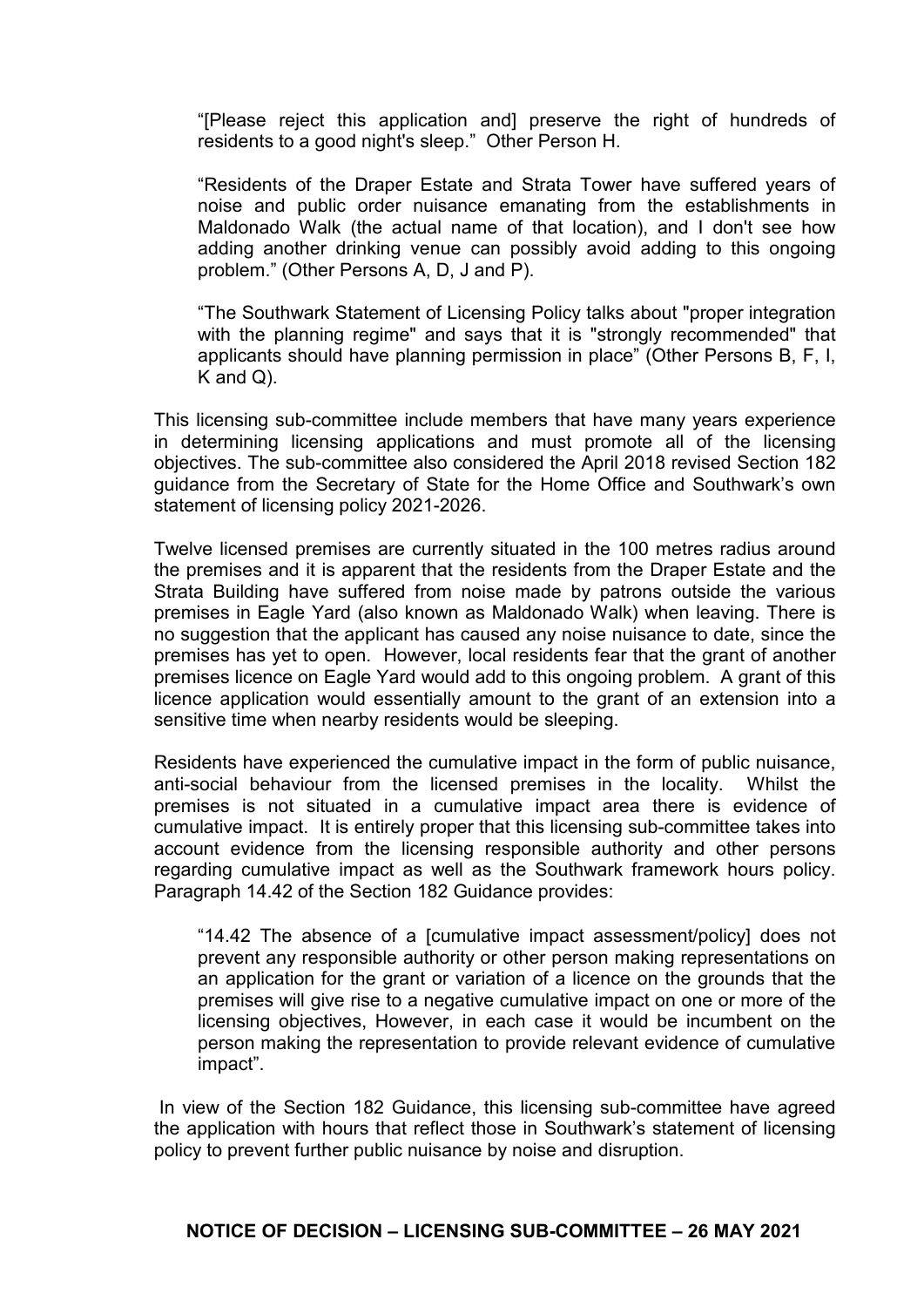The applicant's solicitor commented on the generality of the representation from the licensing responsible authority and seeking conditions relating to a dispersal policy and accommodation limit.

The sub-committee do not agree. The officer representing licensing as a responsible authority informed the sub-committee that these conditions were sought to determine footfall and this is accepted. The sub-committee need to be sure that conditions imposed would adequately deal with the concerns raised.

Additional conditions are only ever imposed by the licensing sub-committee on a case-by-case basis and are tailored to the size, type, location and characteristics and activities taking place at the premises concerned (paragraph 10.10, Section 182 Guidance), in addition to the issues raised in the representations. The subcommittee are satisfied that the conditions it has imposed are both appropriate and proportionate in the circumstances and promote the licensing objectives.

The applicant's solicitor also raised concern of being ambushed by additional information from the licensing responsible authority regarding planning issues, which were irrelevant to the original representation.

This licensing sub-committee has only taken this additional information in so far as it relates to the original representation namely, the prevention of public nuisance. The sub-committee note the hours imposed by the planning permission. Licensing and planning are two separate regimes and the licence is not bound by the planning permission. The applicant is however reminded that if they operate in breach of their planning permission they would be liable to prosecution under planning law (Gold Kebab v Secretary of State for Communities and Local Government 2015 [2015] All ER (D) 48 (Sep))

In reaching this decision the sub-committee had regard to all the relevant considerations and the four licensing objectives and considered that this decision was appropriate and proportionate.

## **5. Appeal Rights**

The applicant may appeal against any decision:

- a) To impose conditions on the licence
- b) To exclude a licensable activity or refuse to specify a person as premises supervisor.

Any person who made relevant representations in relation to the application who desire to contend that:

The licence ought not to be been granted; or that on granting the licence, the licensing authority ought to have imposed different or additional conditions to the licence, or ought to have modified them in a different way may appeal against the decision.

Any appeal must be made to the Magistrates' Court for the area in which the premises are situated. Any appeal must be commenced by notice of appeal given by the appellant to the justices' clerk for the Magistrates' Court within the period of

## **NOTICE OF DECISION – LICENSING SUB-COMMITTEE – 26 MAY 2021**